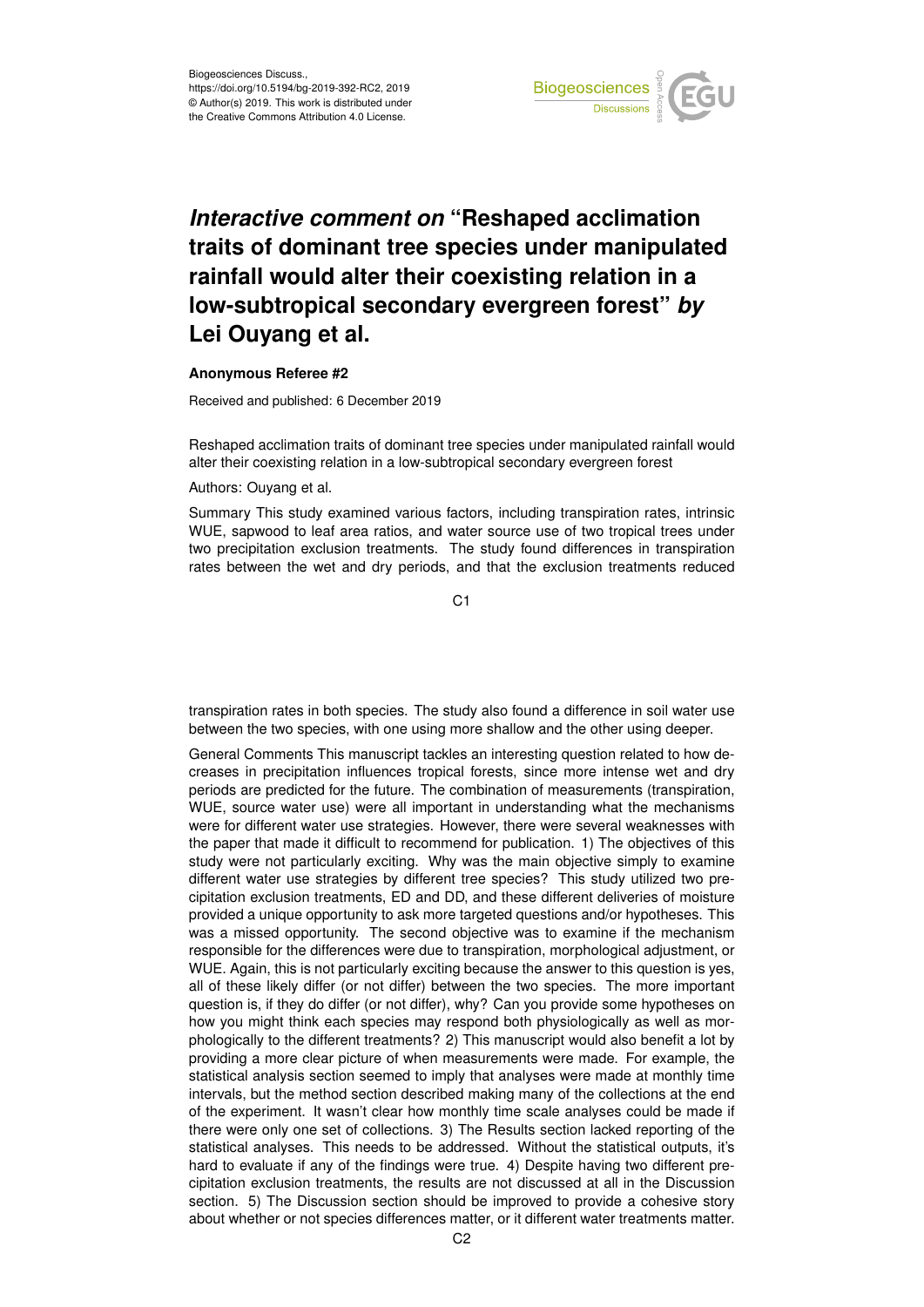I found this discussion difficult to follow because it read as many disjointed sentences highlighting when the two species behaved differently and when they behaved similarly.

## Specific Comments

Title: I recommend changing the title of this manuscript. The idea of "reshaped acclimation traits" is not very clear, and neither is "would alter their coexisting relation." The title should represent the key findings of the study and I don't think either of these phrases capture that.

Line 32. The idea that physiological differences alone would explain shifts in species composition is a bit of an overstretch. What about seedling recruitment and seedling success? I would recommend ending the abstract based on the findings.

Line 41. Change to "... with much MORE SEVERE environmental conditions..."

Line 48. Change to "...for forest trees, new and appropriate forestry management strategies ARE NEEDED in the future."

Line 98. The paragraph begins with highlighting the fact that studies linking changes in rainfall and vegetation water use are typically addressed in semi-arid and arid ecosystems and that tropical areas are largely ignored. However, the citation of del Castillo (2016) for Aleppo pine refers to Mediterranean climates. Another citation would be more appropriate here.

Line 112. Insert "...the soil water recharge from SHALLOW precipitation..."

Line 128. What specific traits do "changed traits" refer to here?

Line 134. "...and the stable isotope composition of xylem and soil water." Isn't the use of stable isotope part of examining spatial-temporal water use patterns (from objective #1)? Using isotopes to trace water is a tool, not an underlying mechanism.

Line 144. Insert "...after more than two-decadeS OF natural growth."

C3

Line 149. "...and is evenly distributed, with more than 70% of rainfall occurring from April to September..." This sounds contradictory. How can rainfall be even distributed if more than 70% falls during the wet season? Is this referring to spatial distribution somehow?

Line 165. I'm not sure I understand the rationale in the precipitation exclusion treatments between ED and DD. If the dry period is from October to March and the ED period reduces precipitation from April to May, how is this different than DD?

Line 167 also says ". . .whereas for the ED treatment, 67% of throughfall was excluded in the spring (April-May) to simulate spring drought and prolonged dry season." This may extend the dry season by excluding precipitation into May, but was precipitation not altered during winter (October to March)? Some additional text explaining the rationale for the precipitation treatments would help clarify this.

Line 216. At what depths were soil samples collected for SWC measurements?

Line 239. Change to "... BRANCH BARK WAS removed..."

Line 247 and 248. What do the "n=4" refer to? Were there only four trees used in this calculation of leaf biomass? If there were five replicate trees per species for each treatment, it's unclear where n=4 comes from.

Line 292. How were monthly differences in whole-tree and branch As:Al calculated? I was under the impression that As:Al was calculated at the end of the experiment. Also, were leaf tissue collected for d13C also collected monthly? Also, the previous section says that xylem water, soil water, and precipitation were collected at the end of the experiment. How can monthly differences then be calculated?

Line 293. Again, it's unclear if measurements/collections were made monthly or at the end of the experiment, so it's not clear if the LSD post hoc test is the best. If monthly measurements were made on the same sets of trees, a repeated measures analyses makes more sense.